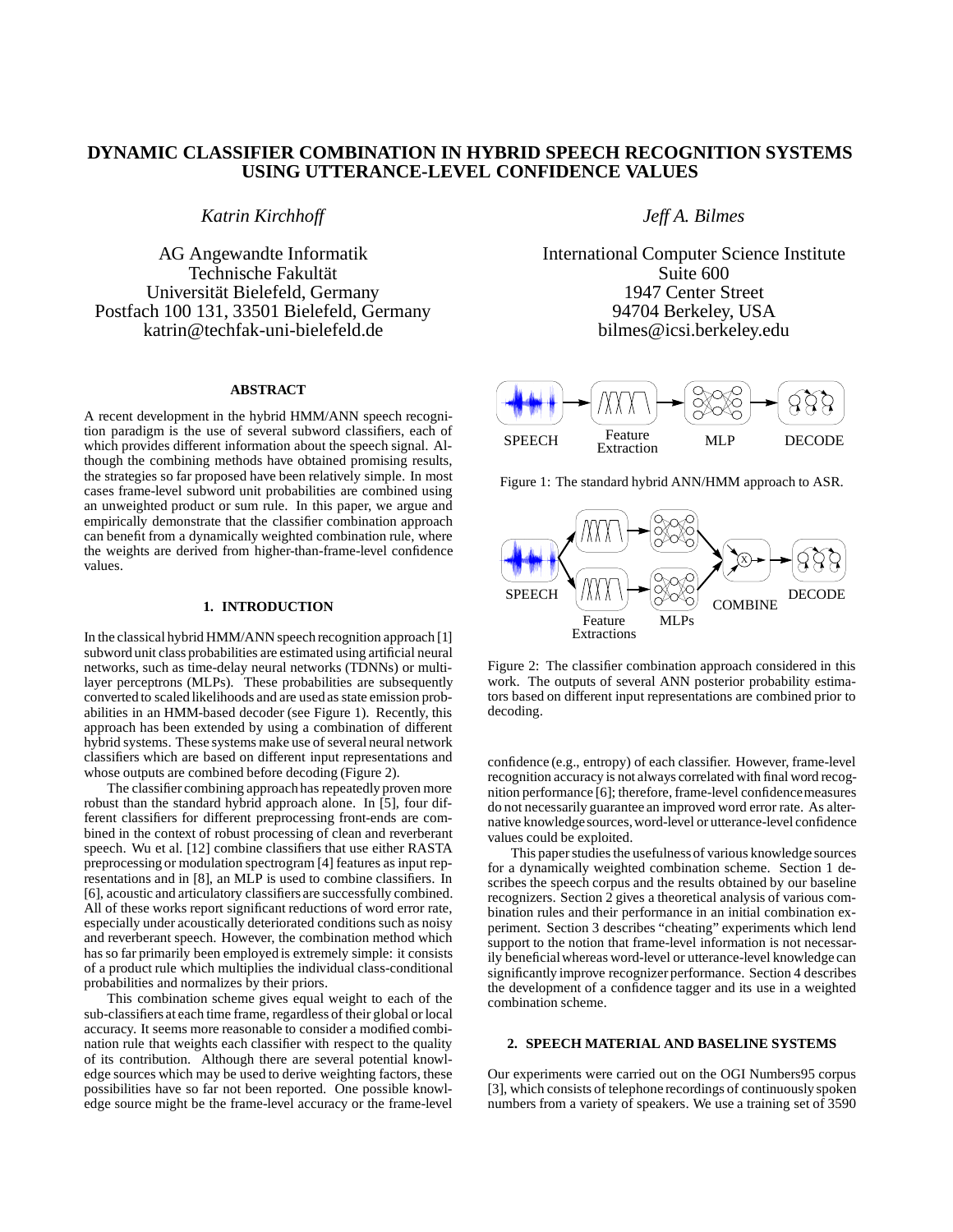| ystem        |     |  |          |
|--------------|-----|--|----------|
| MFCC         | ნ.ნ |  |          |
| <b>RASTA</b> |     |  | $\Omega$ |

Table 1: Baseline recognition results (in %)

utterances (13873 words), a development test set of 1227 utterances (4757 words) and a test set of 1206 utterances (4673 words). The training and test material has been hand-transcribed at the phone level. Currently, the lowest publishedword error rate on this test set is 5.1% [13], which was obtained by utterance-level combination (N-best list rescoring) of both a phone recognizer and a syllable recognizer.

Two hybrid ANN/HMM baseline systems were developed for combination: (a) a system using 8 log-RASTA-PLP coefficients, log-energy, and delta coefficients thereof, and (b) a system based on 9 MFCC coefficients plus delta coefficients. In each case, coefficients are computed every 10 ms, using a window of 25 ms. Both systems use a three-layer MLP with 400 units in the hidden layer to estimate 56 output phone probabilities. The input window consists of 9 frames in both cases. Decoding is carried out by a first-best decoder using a back-off bigram language model. Both systems use the same pronunciation lexicon and language model. The language model and acoustic scaling factors were optimized separately for each system.

The baseline recognition results for both systems are shown in Table 1.

### **3. COMBINATION RULES**

The most widely used probability combination rules [7] are the product rule, the sum rule, the min rule and the max rule. Given N classifiers  $c_1, ..., c_N$  and K classes  $\omega_1, ... \omega_K$ , these are defined as follows:

Product rule:

$$
P(\omega_k | x_1, ... x_N) = \frac{1}{P(\omega_k)^{N-1}} \prod_{n=1}^{N} P(\omega_k | x_n), \quad (1)
$$

where  $x_n$  is the input to the n'th classifier and  $P(\omega_k)$  is the a priori probability for class <sup>k</sup>.

Sum rule:

$$
P(\omega_k | x_1, ..., x_N) = \frac{1}{N} \sum_{n=1}^{N} P(\omega_k | x_n)
$$
 (2)

Min rule:

$$
P(\omega_k | x_1, ..., x_N) = \frac{\min_n P(\omega_k | x_n)}{\sum_{k=1}^K \min_n P(\omega_k | x_n)}
$$
(3)

Max rule:

$$
P(\omega_k | x_1, ..., x_N) = \frac{max_n P(\omega_k | x_n)}{\sum_{k=1}^{K} max_n P(\omega_k | x_n)}
$$
(4)

The product and min rule effectively implement an "and" function since the output is large only if both of the inputs are large. The sum rule and the max rule, on the other hand, implement an "or" function since the output is large if either one of the inputs is large.

| Rule    | WER | INS | DEL. | <b>SUB</b> |
|---------|-----|-----|------|------------|
| product | 5.3 | 1.1 | 1.2. | 3.0        |
| sum     | 6.2 | 0.7 | 1.9  | 3.6        |
| mın     | 5.4 | 1.0 | 1.4  | 3.0        |
| max     | 6.7 | 0.7 | 2.0  | 4.0        |
| avg log | 5.4 | 0.8 | 1.5  | 3.1        |
|         | 6.1 | 0.9 | 2.1  | 3.2        |

Table 2: Baseline combination results (in %)

We applied all four rules to our baseline recognizers in an initial combination experiment. For comparison, we also investigated an average log-probability combination method which is the  $N^{th}$  root of the product rule, and a non-linear combination method, i.e. an MLP which maps the output from both recognizers to the final phone probabilities. The results are shown in Table 2. Obviously, the combination rules which have the effect of an "and" function work best.

# **4. INTEGRATING WEIGHTING FACTORS**

#### **4.1. Cheating Experiments**

As we mentioned above, a simple combination rule might benefit from weight factors indicating how strong each classifier's contribution should be. These could be used as exponential coefficients in the product rule:

$$
P(\omega_k|x_1,...x_N) = \frac{1}{P(\omega_k)^{N-1}} \prod_{n=1}^N P(\omega_k|x_n)^{\gamma_n}, \qquad (5)
$$

where  $\gamma_n$  is the weighting factor for recognizer n. Weighting factors need not be static throughout the decoding process but can change dynamically depending on contextual knowledge.

Intuitively, the more "correct" output should be given a higher weight. In order to determine the usefulness of this concept, we conducted several cheating experiments where "correctness" was defined at several levels. In our first experiment, correctness was defined as the identity of the phone classifier output and the reference label at any given frame. Thus, a "correct" tag was assigned to the frame in case the classifier's highest-valued output coincided with the frame label; otherwise, the "incorrect" tag was assigned. Having obtained this information for both baseline recognizers, equal weights (1.0,1.0) were assigned to the classifier outputs in case they had the same tag. Where tags differed, weighting factors were applied, ranging from (1.0,0.0) (i.e. selection of one system to the exclusion of the other) to (0.5,0.5).

The factors were used in the above weighted product rule (5). Good performance (i.e. frame-level accuracy) of the local ANN classifier in a hybrid recognition system may not necessarily yield a low word error rate. The final recognition performance is to a large extent determined by the interaction of the subword unit distribution estimated by the classifier and the pronunciation models in the recognition lexicon. Therefore, it might be more useful to employ weighting factors indicating which classifier output is more likely to lead to a correct word or utterance. For this reason, we conducted further cheating experiments where classifier correctness was defined as correctness of the word that a given frame belongs to, or correctness of the entire utterance (i.e. 100% word accuracy).

For the word-level and utterance-level experiments, the correctly and incorrectly recognized words/utterances in the individual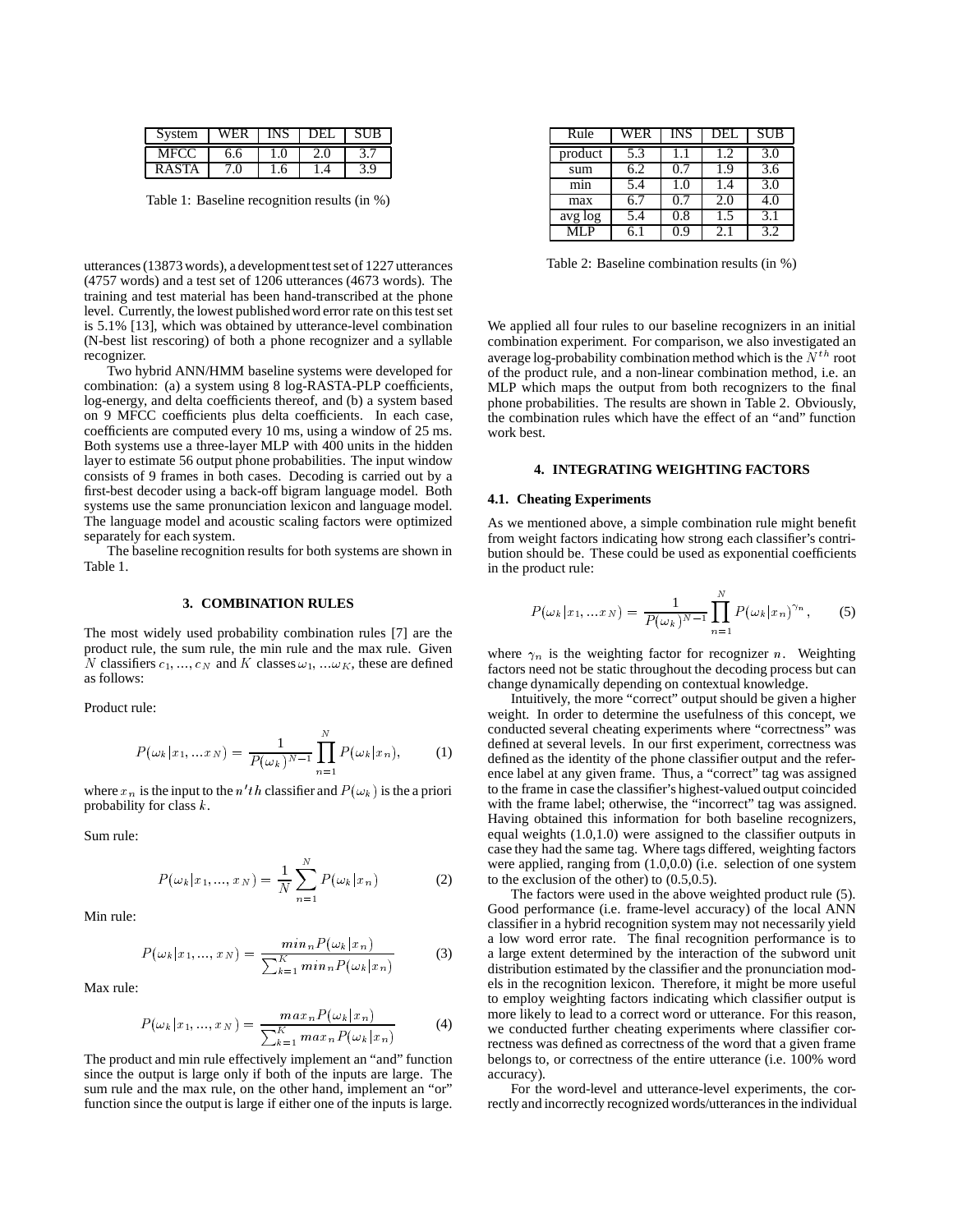| ∟evel     |   | JH.I | ΙR |
|-----------|---|------|----|
| frame     | n |      |    |
| word      |   |      |    |
| utterance |   |      |    |

Table 3: Cheating experiment results in % WER for the frame, word, and utterance knowledge sources, weights = (1.0,0.0)

| weight  | frame | word | utterance |
|---------|-------|------|-----------|
| 1.0/0.0 | 7.6   | 4. Ι | 4.2       |
| 0.9/0.1 | 5.4   | 4.7  | 4.2       |
| 0.8/0.2 | 6.8   | 4.2  | 4.4       |
| 0.7/0.3 | 6.5   | 4.6  | 14        |
| 0.6/0.4 | 6.3   | 4.8  | 4.8       |
| 0.5/0.5 | 5.9   | יר   | 51        |

Table 4: Cheating experiment results in % WER for the frame, word, and utterance knowledge sources using smooth weights.

recognizers' outputs were determined by alignment with the reference transcription. For the word-level experiment, the "correct" or "incorrect" tags were then assigned to each frame in the time segment covered by the word. In the utterance-level experiment, the entire utterance was weighted or de-weighted depending on its tag.

Word error rates for the most restrictive weighting scheme, (1.0/0.0, i.e., selection), are shown in Table 3; results for smoother weighting factors can be found in Table 4. Note that the 0.5/0.5 weighted combination is different than the average log probability method in Table 2; here, weights are not unity only if the tags are different. As we can see, frame-level weighting is not beneficial and in fact has a detrimental effect on product-rule combination. Higher-level information, by contrast, may improve the word error rates by up to 20%.

## **4.2. Estimating Confidence Values**

The goal is how to automatically estimate confidence values indicating recognizer accuracy and how to use these as weights in a combined system. Whereas frame-level confidence estimation and combination can be carried out in a one-stage recognition pass, the use of higher-level confidence values implies delayed combination depending on the temporal context that is used for confidencevalue estimation. In the case of utterance-level confidence values, classifier combination is carried out after each of the subsystems has finished decoding the utterance; this combination scheme therefore resembles a two-pass decoder.

It is unlikely that confidence values can be estimated with nearly 100% accuracy; however, smooth weights may compensate for deficiencies of the confidence tagger. Since in most of our cheating experiments, utterance-level confidence values gave the best results in combination with smooth weights, we decided to initially concentrate on automatically estimating utterance correctness.

We investigated various decoder features which might serve as relevant predictor variables. As an initial feature, we computed the entropy of the phone posterior probabilities, averaged over the entire utterance:

|       | average confidence |
|-------|--------------------|
| RASTA | 0.938              |
|       |                    |

Table 5: Average utterance confidence values for the two systems.

$$
H_{av}(phone) = -\frac{1}{T} \sum_{t=1}^{T} \sum_{k=1}^{K} p_k^t \log(p_k^t)
$$
 (6)

where  $T$  is the number of frames in the utterance,  $K$  is the number of phones, and  $p_k^t$  is the posterior probability of phone k at time t. Additionally, we computed final utterance likelihoods normalized by either the utterance length and/or the average utterance likelihood of each of the recognizers. A linear discriminant analysis showed, however, that the correct and incorrect utterances were not separable solely on the basis of this information.

Since N-best lists were not available from the decoder used for the baseline experiments, we instead used a feature which has previously been proposed for word-level confidence estimation (the feature "astabil" in [9]) and which approximates information from N-best lists: Given a set of decodings which were obtained using different language model and acoustic weight factors ("language model/acoustic jitter"), the "best" decoding is determined and selected as the reference transcription. Each of the alternative hypotheses are aligned against this reference transcription and the number of duplicates is computed for each word and normalized by the number of alternative decodings. A higher score represents higher word confidence. In order to obtain utterance-level confidence values, we averaged the word scores over the utterance.

We computed this utterance confidence feature on both the development and the test set. The hypothesis which obtained the lowest word error rate on the development set was used to define the language model and acoustic weight factors for the "best" decoding of the test set. We found that acoustic jitter has only a minimal effect on the overall confidence scores. For this reason, we decided to limit the number of decodings used to compute utterance confidenceto those where just the languagemodel weight was varied, which yielded 30 alternative decodings.

Table 5 shows confidence-based combining results for two general cases. In the first case, we applied non-unity weights depending on which system was more confident (labeled *both* in the table). For example, with the 0.9/0.1 weights, if the RASTA system was more confident about the utterance than the MFCC system, then the RASTA-based phonetic probabilities for all frames of the utterance were give a weight of 0.9. In the second case, nonunity weights were applied only when the "better" system had higher confidence. The MFCC system has slightly higher average utterance confidencescores than the RASTA system (Table 5), and, from the baseline recognition results, it performs slightly better in general. This combination scheme used non-unity weights only for utterances when the MFCC system had higher confidence than the RASTA system. These tests, with a variety of weighting factors, are shown in Table 6, where we obtained a small improvement over our baseline combination method.

Since the use of utterance-level confidence values yielded only a modest improvement, we also investigated word-level confidence values. In order to estimate word correct/incorrect tags from the recognition output, we utilized several features that are commonly mentioned in the literature [11, 2, 10]:

• the duration of the word